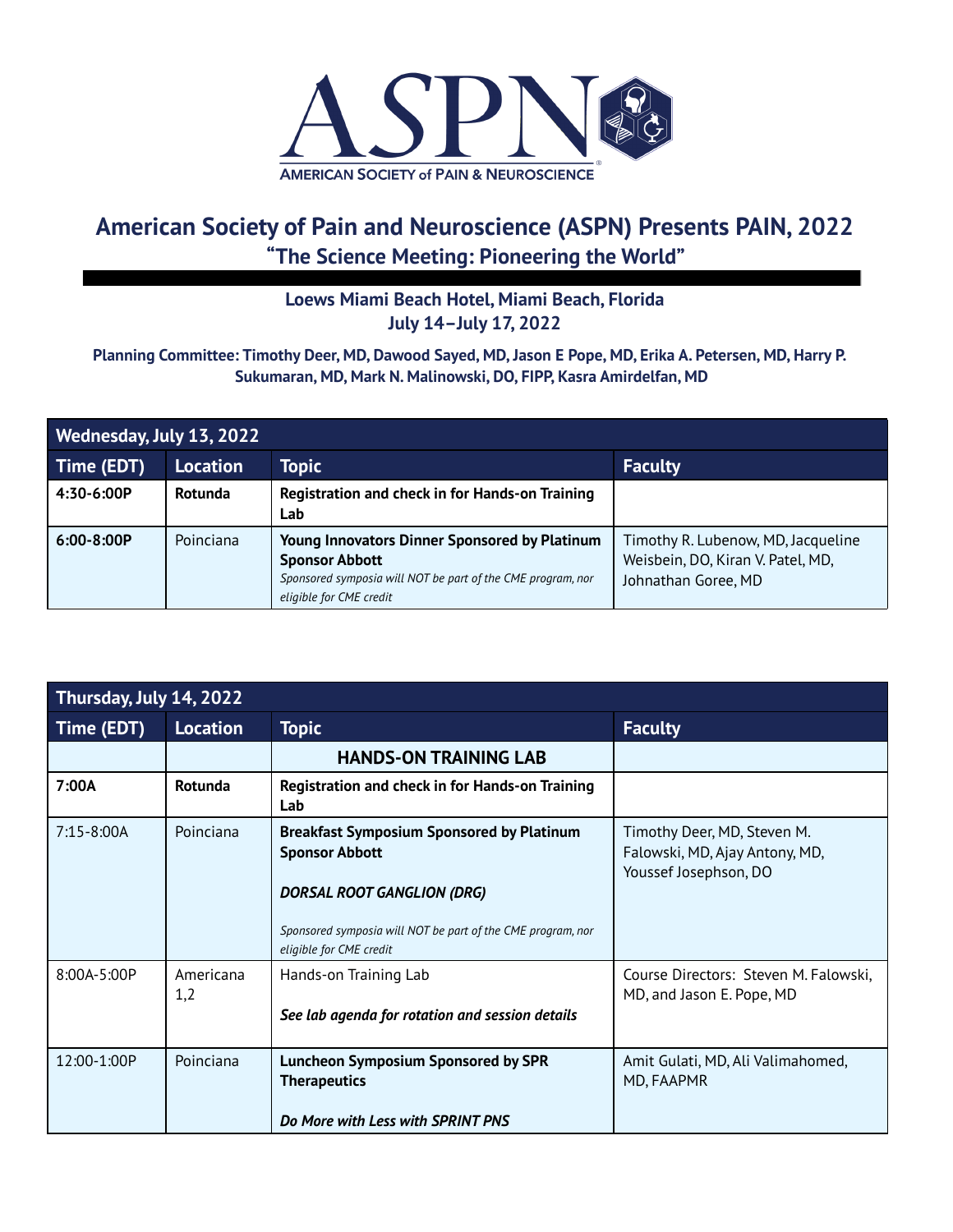

|                |                      | Sponsored symposia will NOT be part of the CME program, nor<br>eligible for CME credit                             |                                                                                                |
|----------------|----------------------|--------------------------------------------------------------------------------------------------------------------|------------------------------------------------------------------------------------------------|
| $1:25 - 5:00P$ | Americana<br>1,2     | Hands-on Training Lab<br>Final lab rotations<br>See lab agenda for rotation and session details                    |                                                                                                |
| 12-5PM         | Americana<br>3&4     | <b>Conference Exhibit Set up</b>                                                                                   |                                                                                                |
| $5:00-6:00P$   | Preston's<br>Terrace | <b>Young Innovators Reception Sponsored by</b><br><b>Diamond Sponsor Medtronic</b><br>*Not part of the CME program | Welcome:<br>Timothy Deer, MD, Dawood Sayed,<br>MD, Jason Pope, MD and Erika A.<br>Petersen, MD |

| <b>Friday, July 15, 2022</b>           |                   |                                                                                                                                                                                                                                  |                                                                                                                                                 |  |
|----------------------------------------|-------------------|----------------------------------------------------------------------------------------------------------------------------------------------------------------------------------------------------------------------------------|-------------------------------------------------------------------------------------------------------------------------------------------------|--|
| Time (EDT)                             | <b>Location</b>   | <b>Topic</b>                                                                                                                                                                                                                     | <b>Speakers</b>                                                                                                                                 |  |
| 6:00-7:00A                             | Americana<br>Lawn | <b>ESSENTRICS ® Exercise Class</b>                                                                                                                                                                                               | Alane B. Costanzo, MD                                                                                                                           |  |
| 7:00-8:00A                             | Rotunda           | Registration: Must Sign-in to Claim CME Credit                                                                                                                                                                                   |                                                                                                                                                 |  |
| <b>Main Session:</b>                   |                   |                                                                                                                                                                                                                                  |                                                                                                                                                 |  |
| 7:45A                                  | Poinciana         | Welcome to ASPN PAIN 2022<br>"The Science Meeting: Pioneering the World"                                                                                                                                                         | Timothy Deer, MD, and Dawood Sayed,<br><b>MD</b>                                                                                                |  |
| 7:45-8:30A                             | Poinciana         | <b>Breakfast Symposium Sponsored by Gold Sponsor</b><br><b>Nalu Medical</b><br>Redefining PNS and SCS Applications with a<br>Micro-IPG<br>Sponsored symposia will NOT be part of the CME program, nor<br>eligible for CME credit | Presenters: Paul Lynch, MD, Mark N.<br>Malinowski, DO, FIPP, Camilla Binks,<br>MSN, FNP-C and Christopher A.<br>Gilmore, MD                     |  |
| <b>MIS and Biomechanics</b>            |                   |                                                                                                                                                                                                                                  |                                                                                                                                                 |  |
| <b>Block 1: Topics in Neuroscience</b> |                   |                                                                                                                                                                                                                                  |                                                                                                                                                 |  |
| $8:30-9:20A$                           | Americana<br>2    | Topics in Neuroscience: The Science Hour                                                                                                                                                                                         | Moderators: Kathleen W. Meacham,<br>MD, PhD, and Rick M. Paicius, MD<br>Guest Speakers: Fernando Aleman,<br>PhD, Gracesenia Verina Chahyadinata |  |
| 9:20-9:25A                             | Americana<br>2    | Introduction of the Best Research and Abstracts of<br><b>ASPN 2022</b>                                                                                                                                                           | Kasra Amirdelfan, MD, VP of Clinical<br>Affairs                                                                                                 |  |
| <b>Block 2: Regenerative Science</b>   |                   |                                                                                                                                                                                                                                  |                                                                                                                                                 |  |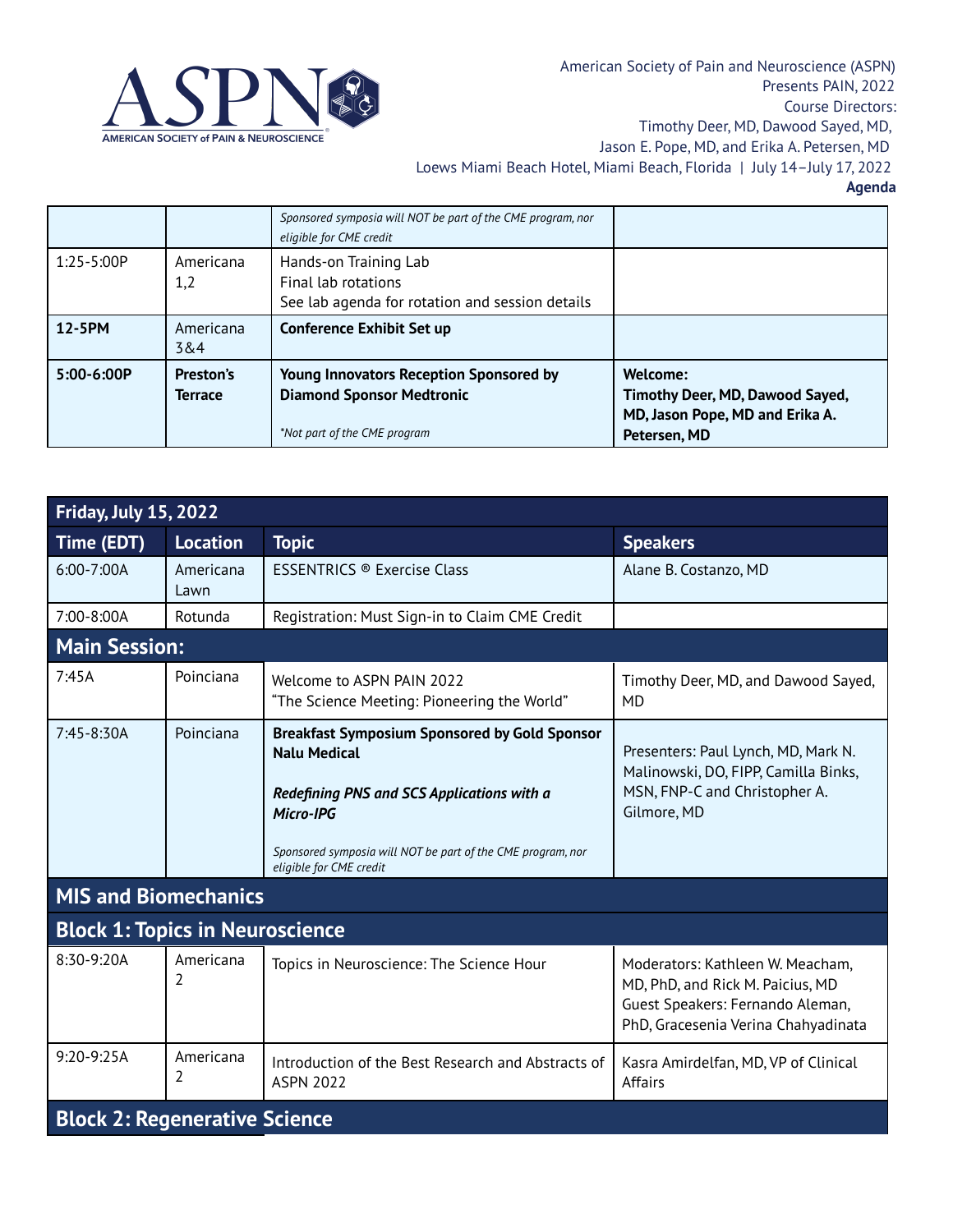

|              | Abstract Presenters Introduced by Dawn A. Sparks, DO, and Derron K. Wilson, MD, FIPP |                                                                                                                                                                                                                                        |                                                                                                                                                                                                                                               |  |  |
|--------------|--------------------------------------------------------------------------------------|----------------------------------------------------------------------------------------------------------------------------------------------------------------------------------------------------------------------------------------|-----------------------------------------------------------------------------------------------------------------------------------------------------------------------------------------------------------------------------------------------|--|--|
| 9:25-9:32A   | Americana<br>2                                                                       | Abstract Presentation: Posterior Fixation of the<br>Sacroiliac Joint Removes Less Bone and Increases<br>Surface Area: A Computer Model Analysis                                                                                        | Steven M. Falowski, MD                                                                                                                                                                                                                        |  |  |
| 9:32-9:39A   | Americana<br>2                                                                       | Abstract Presentation: Disc Progenitor Cell<br>Therapy Produces Clinically Meaningful<br>Improvements in Pain, Disability, and Quality of<br>Life for Patients with Lumbar Disc Degeneration<br>with Durability of Results at 78 Weeks | Timothy T. Davis, MD                                                                                                                                                                                                                          |  |  |
| 9:39-9:46A   | Americana<br>2                                                                       | Abstract Presentation: Viable Disc Allograft<br>Supplementation in Patients With Chronic Low<br>Back Pain (VAST Trial): Interim 36-month Results<br>of an Open-label Extension Study                                                   | Douglas P. Beall, MD                                                                                                                                                                                                                          |  |  |
| 9:46-10:00A  | Americana<br>2                                                                       | Panel: Breaking Down the current data for<br>Intradiscal Cell Therapies                                                                                                                                                                | Moderators: Annu Navani, MD, and<br>Timothy T. Davis, MD<br>Panlists: Corey W. Hunter, MD, FIPP,<br>George C. Chang Chien, DO, Jonathan<br>Carlson, MD, Kasra Amirdelfan, MD,<br>Dawn A. Sparks, DO, Dan Bates<br>(BSc.(HONS), B.Med, FACSEP) |  |  |
| 10:00-10:30A | Americana<br>3&4                                                                     | Break with Exhibits and Abstract Poster Viewing<br>Sponsored by Silver Sponsor: Mainstay Medical<br>*Not part of the CME program                                                                                                       |                                                                                                                                                                                                                                               |  |  |
|              |                                                                                      | <b>Block 3: Spine: Diagnostics and Biomechanics</b><br>Abstract Presenters Introduced by Priyanka Ghosh and John S. Michels, MD                                                                                                        |                                                                                                                                                                                                                                               |  |  |
| 10:30-10:37A | Americana<br>2                                                                       | Abstract Presentation: RAPID: An International,<br>Prospective, Multicenter Study of Radiofrequency<br>Ablation Outcomes in Chronic Pain Patients                                                                                      | Louis J. Raso, MD, PA                                                                                                                                                                                                                         |  |  |
| 10:37-10:44A | Americana<br>2                                                                       | Abstract Presentation: Quantifying the Long-Term<br>Impact of a Motion-Sparing Interspinous Spacer<br>on Sagittal Alignment in Patients with Lumbar<br>Spinal Stenosis                                                                 | Peter Whang, MD                                                                                                                                                                                                                               |  |  |
| 10:44-10:51  | Americana<br>2                                                                       | Abstract Presentation: Observational study of the<br>effect of differential target multiplexed SCS on<br>intractable upper extremity pain                                                                                              | Ricardo Vallejo, MD, PhD                                                                                                                                                                                                                      |  |  |
| 10:51-11:10A | Americana<br>2                                                                       | Panel: The Imaging of Pain: What Is Abnormal?                                                                                                                                                                                          | Moderators: Sayed Emal Wahezi, MD,<br>and Timothy R. Lubenow, MD<br>Panelists: John S. Michels, MD,<br>Douglas P. Beall, MD, Ajay Antony, MD,                                                                                                 |  |  |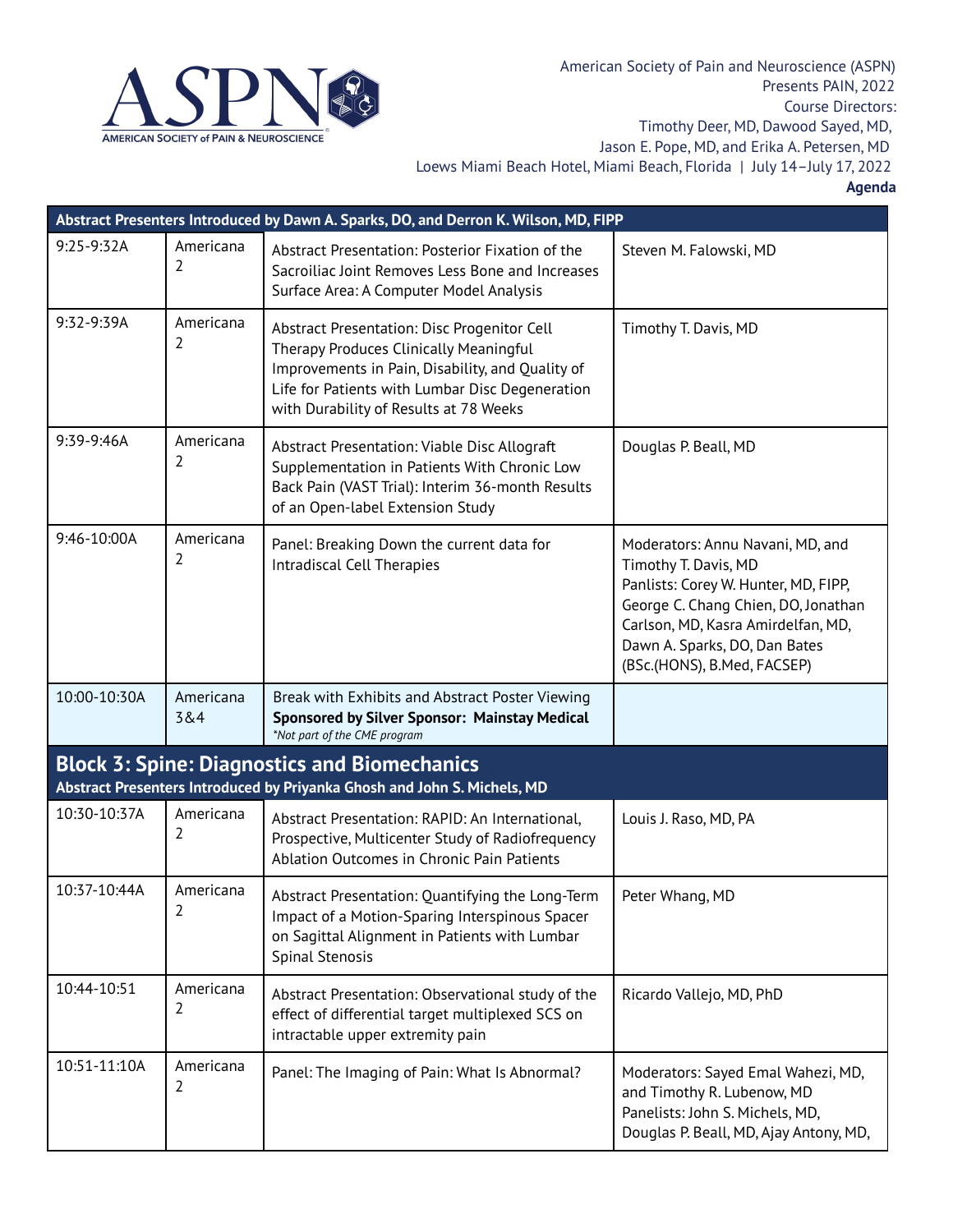

American Society of Pain and Neuroscience (ASPN) Presents PAIN, 2022 Course Directors: Timothy Deer, MD, Dawood Sayed, MD, Jason E. Pope, MD, and Erika A. Petersen, MD

Loews Miami Beach Hotel, Miami Beach, Florida | July 14–July 17, 2022

|              |                  |                                                                                                                                                                                                                                                                                                          | Denis G. Patterson, DO, Whitney<br>James, MD, MHS, Peter G.<br>Pryzbylkowski, MD                                                                                                                                                             |
|--------------|------------------|----------------------------------------------------------------------------------------------------------------------------------------------------------------------------------------------------------------------------------------------------------------------------------------------------------|----------------------------------------------------------------------------------------------------------------------------------------------------------------------------------------------------------------------------------------------|
| 11:10-11:30A | Americana<br>2   | Panel: The Mechanics of Pain in the Facet and<br>Sacroiliac Joints                                                                                                                                                                                                                                       | Moderators: Dawood Sayed, MD, and<br>Pankaj Mehta, MD<br>Panelists: George E. Girardi, MD,<br>Maged Guirguis, MD, Christopher K.<br>Kim, MD, Peter G. Pryzbylkowski, MD,<br>Jennifer Marie Lee, MD, Dan Bates<br>(BSc.(HONS), B.Med, FACSEP) |
| 11:30-11:50A | Americana<br>2   | Panel: Mechanisms of Spinal Disease: Spinal<br>Stenosis, Spondylolisthesis,<br>Degenerative Disc Disease                                                                                                                                                                                                 | Moderators: Michael J. Dorsi, MD, and<br>Jason E. Pope, MD<br>Panelists: Steven M. Falowski, MD,<br>Jacqueline Weisbein, DO, Mark<br>Coleman, MD, Harold Cordner, MD,<br>Denis G. Patterson, DO, Ahmed Raslan,<br>MD, Louis J. Raso, MD, PA  |
| 11:50-12:00P | Americana<br>2   | <b>Q&amp;A</b>                                                                                                                                                                                                                                                                                           | All Faculty                                                                                                                                                                                                                                  |
| 12:00-1:00P  | Poinciana<br>1&2 | <b>Lunch Symposium Sponsored by Platinum</b><br>Sponsor: Relievant<br>New! Review of the ASPN Treatment Guidelines on<br>Basivertebral Nerve Ablation for Vertebrogenic Pain<br>Sponsored symposia will NOT be part of the CME program, nor<br>eligible for CME credit                                   | Moderated by Dawood Sayed, MD<br>Panel: Brian Durkin, DO, Anthony<br>Giuffrida, MD, Kiran V. Patel, MD, and<br>Ramana Naidu, MD                                                                                                              |
| 12:00-1:00P  | Poinciana<br>3&4 | <b>Lunch Symposium Sponsored by Diamond</b><br>Sponsor: Medtronic<br>Advancing SCS: Learn about new advancements in<br><b>DTMTM SCS therapy options, diabetic peripheral</b><br>neuropathy, and ECAPs research<br>Sponsored symposia will NOT be part of the CME program, nor<br>eligible for CME credit | Krishnan Chakravarthy, MD, PhD,<br>Tammy Dann, DO, Michael A.<br>Fishman, MD, MBA, Ricardo Vallejo,<br>MD, PhD                                                                                                                               |
|              |                  | <b>Block 4: Minimally Invasive Spine Treatments</b><br>Abstract Presenters Introduced by Rehan Waheed, DO, JD, and Karina Gritsenko, MD                                                                                                                                                                  |                                                                                                                                                                                                                                              |
| 1:00-1:07P   | Americana<br>2   | Abstract Presentation: Utilizing intraoperative<br>neuromonitoring to compare myotomal coverage<br>and EMG recruitment for single and multi-area                                                                                                                                                         | Steven M. Falowski, MD                                                                                                                                                                                                                       |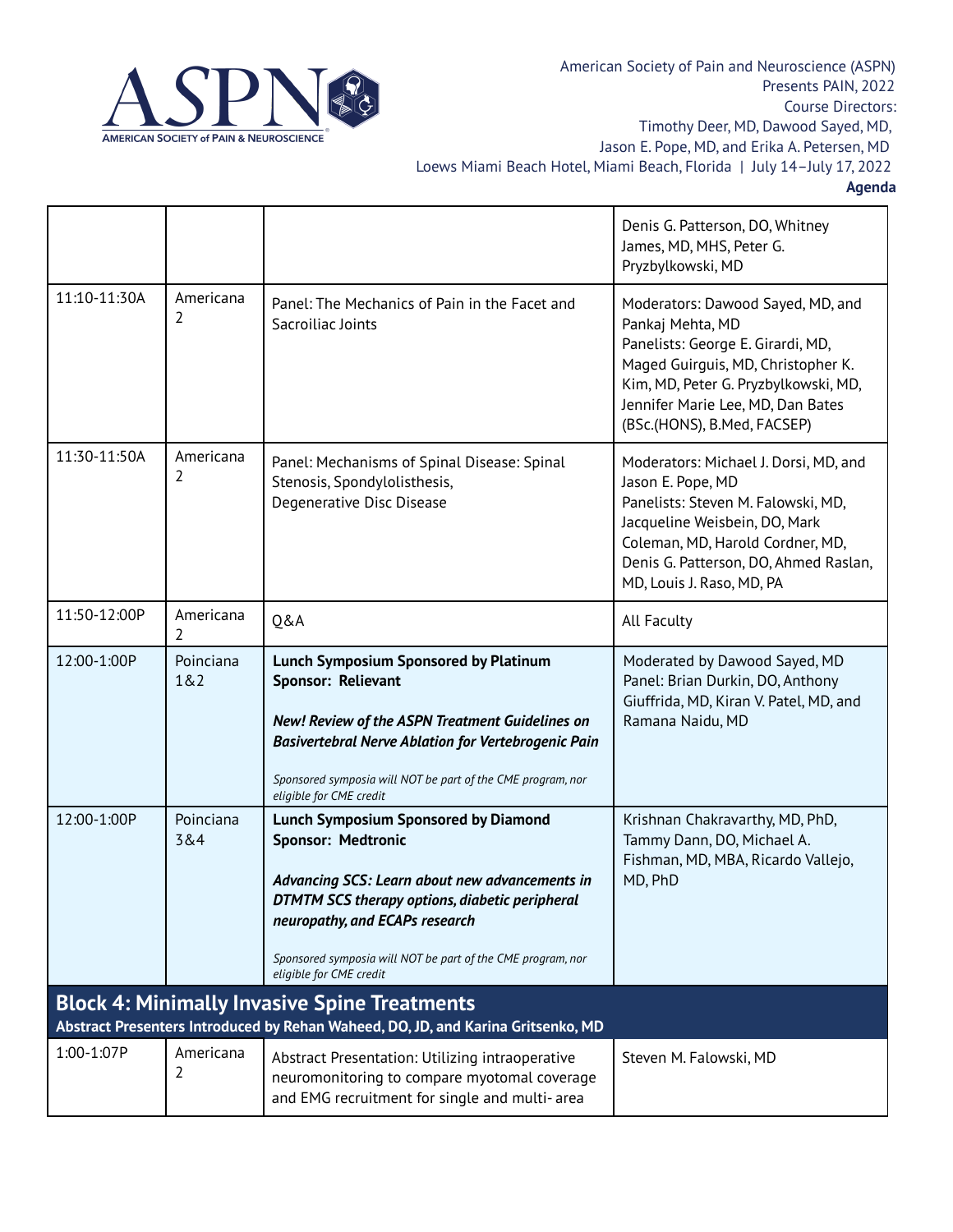

|                                                         |                | burst spinal cord stimulation for treatment of<br>chronic pain                                                                                                              |                                                                                                                                                                                                                                                                                                  |  |
|---------------------------------------------------------|----------------|-----------------------------------------------------------------------------------------------------------------------------------------------------------------------------|--------------------------------------------------------------------------------------------------------------------------------------------------------------------------------------------------------------------------------------------------------------------------------------------------|--|
| 1:07-1:14P                                              | Americana<br>2 | Abstract Presentation: Assessing Benefit of Spinal<br>Cord Stimulation Utilizing Sensor-based Motion<br>Analytics                                                           | Gladstone C McDowell II, MD                                                                                                                                                                                                                                                                      |  |
| 1:14-1:21P                                              | Americana<br>2 | Abstract Presentation: Applying Dermatomal<br>Somatosensory Evoked Potential as a Safety<br>Measure during Procedure of Dorsal Root<br><b>Ganglion Stimulator Placement</b> | Lei Lu, MD, PhD                                                                                                                                                                                                                                                                                  |  |
| 1:21-1:40P                                              | Americana<br>2 | Panel: Interventional Approaches to Degenerative<br>Axial Back Pain                                                                                                         | Moderated by: Dawood Sayed, MD,<br>and Jordan Lee Tate, MD, MPH<br>Panelists: Ramana Naidu, MD, Kasra<br>Amirdelfan, MD, Kiran V. Patel, MD,<br>Timothy T. Davis, MD, Michael F.<br>Esposito, MD, Christopher K. Kim, MD,<br>Eric T. Lee, MD                                                     |  |
| 1:40-2:00P                                              | Americana<br>2 | Interventional Approaches to Spinal Stenosis:<br><b>MIST 2.0</b>                                                                                                            | Moderated By: Timothy Deer, MD, and<br>Jay S. Grider, DO, PhD, MBA<br>Panelists: Jason E. Pope, MD, Michael<br>J. Dorsi, MD, Nomen Azeem, MD,<br>FAAPMR, Ajay Antony, MD, Robert<br>Levy, MD, PhD, Karina Gritsenko, MD,<br>Neel Mehta, MD                                                       |  |
| 2:00-2:20P                                              | Americana<br>2 | Panel: Treatment of Spondylolisthesis and<br>Instability: Percutaneous and Open<br>Approaches                                                                               | Moderators: Erika A. Petersen, MD, and<br>Krishnan Chakravarthy, MD, PhD<br>Panelists: Ankur Khosla, MD, Steven M.<br>Falowski, MD, John R. Orphanos, MD,<br>FAANS, Jeffrey S. Henn, MD, Douglas P.<br>Beall, MD, Ashley Bailey-Classen, DO,<br>Michael F. Esposito, MD, Michael J.<br>Dorsi, MD |  |
| 2:20-2:40P                                              | Americana<br>2 | Panel: Minimally Invasive Options for Sacroiliac<br><b>Disorders</b>                                                                                                        | Moderated By: Kasra Amirdelfan, MD,<br>and Steven M. Falowski, MD<br>Panelists: Jeffrey S. Henn, MD, John R.<br>Orphanos, MD, FAANS, Pankaj Mehta,<br>MD, Chau M. Vu, MD, Patrick<br>Buchanan, MD, James S. Harman, DO,<br>Alexander Escobar, MD, Annu Navani,<br><b>MD</b>                      |  |
| <b>Block 5: Special Topics in Pain and Neuroscience</b> |                |                                                                                                                                                                             |                                                                                                                                                                                                                                                                                                  |  |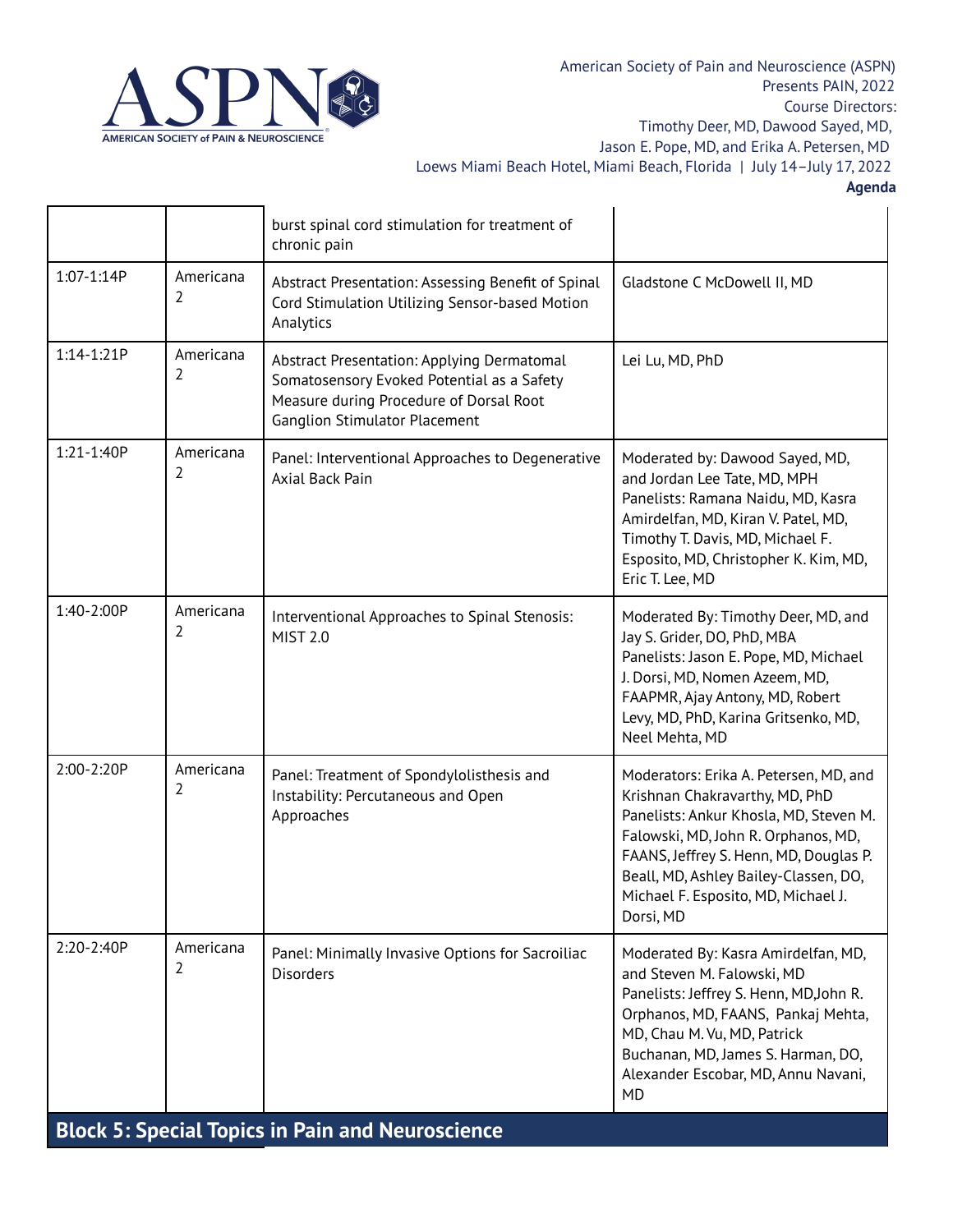

|            | Abstract Presenters Introduced by Helen M. Blake, MD, MBA, and Nagy Mekhail, MD, PhD |                                                                                                                                                                                                                             |                                                                                                                                                                                                                                            |  |  |
|------------|--------------------------------------------------------------------------------------|-----------------------------------------------------------------------------------------------------------------------------------------------------------------------------------------------------------------------------|--------------------------------------------------------------------------------------------------------------------------------------------------------------------------------------------------------------------------------------------|--|--|
| 2:40-2:47P | Americana<br>$\overline{2}$                                                          | Abstract Presentation: Disparities in<br>Interventional Pain Management of Lumbar<br>Radiculopathy                                                                                                                          | Robert Louis, MD, BA                                                                                                                                                                                                                       |  |  |
| 2:47-2:54P | Americana<br>2                                                                       | Late Breaking Research                                                                                                                                                                                                      |                                                                                                                                                                                                                                            |  |  |
| 2:54-3:01  | Americana<br>2                                                                       | Abstract Presentation: Holistic clinical endpoints<br>for SCS in a chronic, non-surgical, axial<br>low back pain population: application in the<br><b>DISTINCT RCT</b>                                                      | Timothy Deer, MD                                                                                                                                                                                                                           |  |  |
| 3:01-3:16P | Americana<br>2                                                                       | Panel: Complication Management of<br>Interventional and Surgical Procedures                                                                                                                                                 | Moderators: Timothy Deer, MD, and<br>Natalie H. Strand, MD<br>Panelists: Helen M. Blake, MD, MBA,<br>Alane B. Costanzo, MD, Matthew T.<br>Ranson, MD, William M. Tiano, Esq.,<br>Soriaya Motivala, MD, Matt Rupert,<br>MD, MS, FIPP        |  |  |
| 3:16-3:30P | Americana<br>2                                                                       | Meta analysis of Interventional Treatments for<br>Low Back Pain                                                                                                                                                             | Nagy Mekhail, MD, PhD                                                                                                                                                                                                                      |  |  |
| 3:30-3:50P | Americana<br>2                                                                       | Panel: Advancing Technology in the Treatment of<br>Vertebral Fractures                                                                                                                                                      | Moderators: Alexander Escobar, MD,<br>and Whitney James, MD, MHS<br>Panelists: Gurtej Singh, MD, Harry P.<br>Sukumaran, MD, Douglas P. Beall, MD,<br>Soriaya Motivala, MD, Ali<br>Valimahomed, MD, FAAPMR, Daniel<br>Denis, MD, MSc, FRCSC |  |  |
| 3:50-4:20P | Americana<br>3&4                                                                     | Break with Exhibits and Abstract Poster Viewing:<br><b>Sponsored by Silver Sponsor Mainstay Medical</b><br><b>Loss of Neuromuscular Control: The</b><br><b>Problem No One is Addressing</b><br>*Not part of the CME program | Jason E. Pope, MD, Dawood Sayed, MD<br>Presenting on behalf of Mainstay<br>Medical at Booth #407                                                                                                                                           |  |  |
| 4:20-4:45P | Americana<br>2                                                                       | Executive Perspectives on the Field of<br>Interventional Pain, Spine, and<br>Neuroscience<br>*Not part of the CME program                                                                                                   | Moderated By: Timothy Deer, MD and<br>Dawood Sayed, MD<br>Panelists: Maulik Nanavaty, D. Keith<br>Grossman, Pedro Malha, Maria Bennet,<br>Jason Hannon, Tyler Binney, Michael<br>Enxing, Bob Compton, Nnamdi Njoku                         |  |  |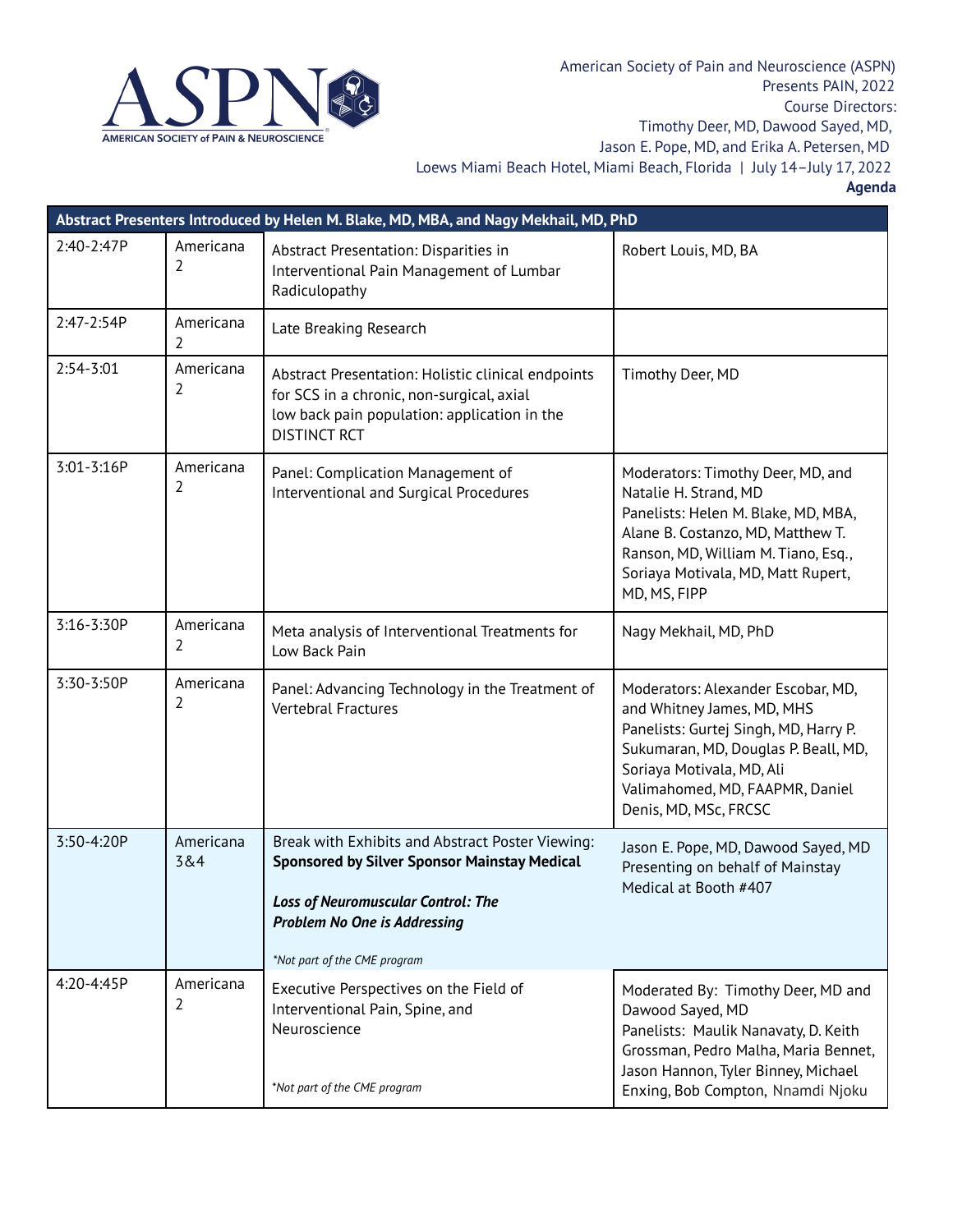

| 4:45-5:00P     | Americana<br>2    | Product Theater presented by PainTEQ<br>LinQ-Leading the Clinical Evidence Revolution in<br>Sacroiliac Joint Dysfunction<br>*Not part of the CME program                                                                                                                                                           | Timothy Deer, MD, Dawood Sayed,<br>MD, Kasra Amirdelfan, MD |
|----------------|-------------------|--------------------------------------------------------------------------------------------------------------------------------------------------------------------------------------------------------------------------------------------------------------------------------------------------------------------|-------------------------------------------------------------|
| 5:00-5:15P     | Americana<br>2    | Closing Remarks:<br>From Covid Deathbed to Ironman: A Story of<br><b>Survival</b><br>*Not part of the CME program                                                                                                                                                                                                  | Timothy Deer, MD and Ben O'Donnell                          |
| $5:30 - 6:30P$ | Americana<br>Lawn | <b>ASPN Annual 5k Walk and Run for Charity</b><br>Team Competition and Individual Awards for Men<br>and Women's divisions.<br>Race Sponsored by Diamond Sponsor: Basic<br><b>Home Infusion</b><br>Race Shirts sponsored by Kelly Castleberry of<br><b>Morgan Stanley/Graystone</b><br>*Not part of the CME program |                                                             |
| 6:30-7:00P     | Americana<br>Lawn | Post-Race Reception Sponsored by Silver Sponsor<br><b>Nevro Corp</b><br>*Not part of the CME program                                                                                                                                                                                                               |                                                             |
| 6:00-7:00P     | Cowrie            | P2P Program Presentations and Meet and Greet<br>*Not part of the CME program                                                                                                                                                                                                                                       |                                                             |

| Saturday July 16, 2022                                                                                                                                                                                                         |                   |                                                              |                                 |  |
|--------------------------------------------------------------------------------------------------------------------------------------------------------------------------------------------------------------------------------|-------------------|--------------------------------------------------------------|---------------------------------|--|
| Time (EDT)                                                                                                                                                                                                                     | <b>Location</b>   | <b>Topic</b>                                                 | <b>Speakers</b>                 |  |
| $6:15 - 7:15A$                                                                                                                                                                                                                 | Americana<br>Lawn | <b>ESSENTRICS ® Exercise Class</b>                           | Alane B. Costanzo, MD           |  |
| $7:15 - 7:45A$                                                                                                                                                                                                                 | Rotunda           | Registration: Must Sign-in to Claim CME Credit               |                                 |  |
| $7:15 - 8:00A$                                                                                                                                                                                                                 | Poinciana         | <b>Continental Breakfast</b><br>*Not part of the CME program |                                 |  |
| Advanced Practice Providers Depart to APP Workshop - See Agenda Below                                                                                                                                                          |                   |                                                              |                                 |  |
| Advanced Practice Providers Workshop and Meeting (Breakout)<br>Course Directors: Zohra Hussaini MSN, FNP-BC, MBA, Brittney Misercola, APRN, FNP-C, Casey Grillo, FNP-C and<br>Ashley G. Comer, APRN, NP-C, Jane Hartigan, PA-C |                   |                                                              |                                 |  |
| $7:15 - 8:00A$                                                                                                                                                                                                                 | Cowrie 2          | <b>APP Breakfast Symposium Sponsorship</b>                   | Brittney Misercola, APRN, FNP-C |  |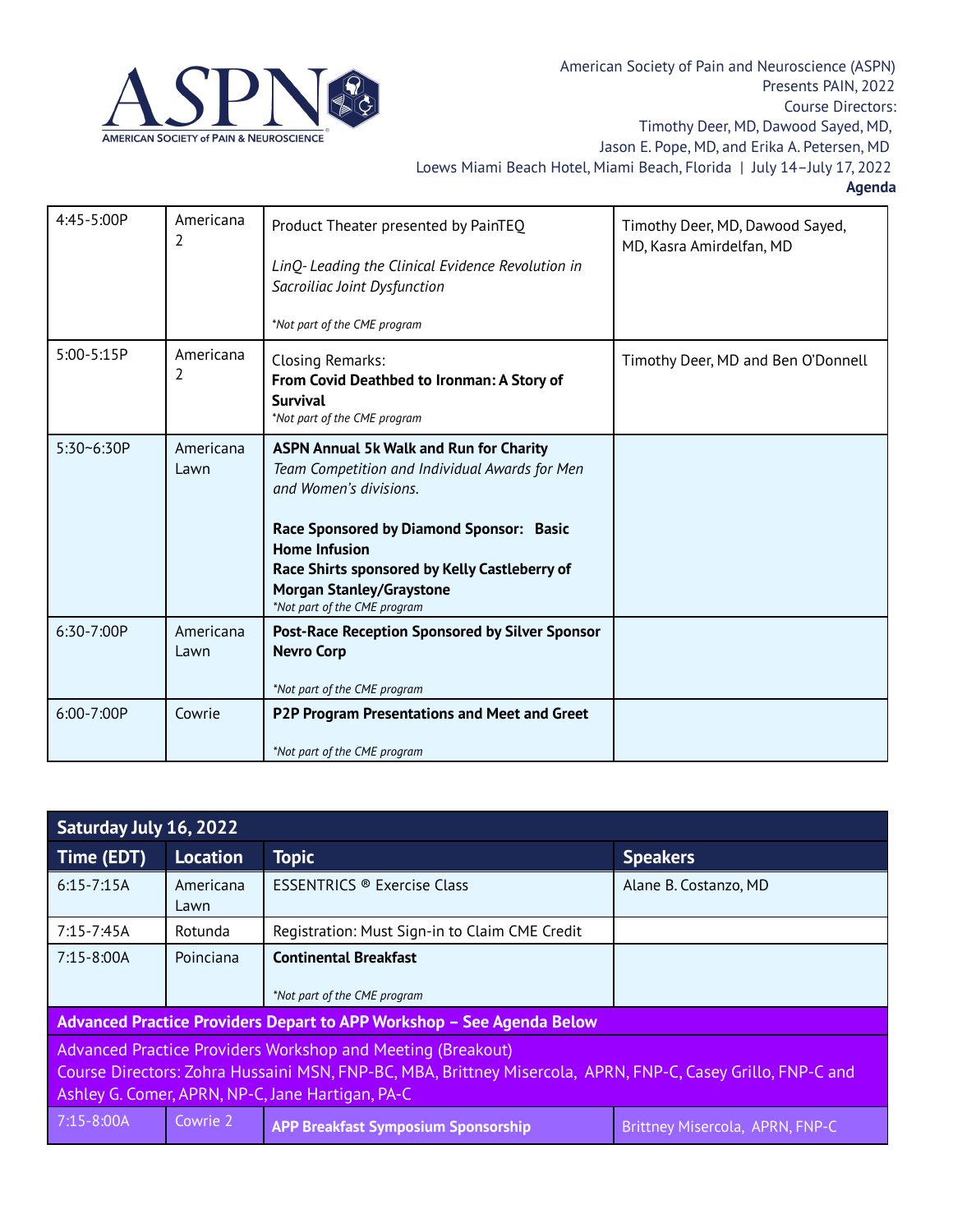

|                                                              |                          | <b>Sponsored by APP Course Sponsor - Relievant</b><br>Ablation of the Basivertebral Nerve for Relief of<br>Chronic Vertebrogenic Low Back Pain: The |                                                                                              |  |
|--------------------------------------------------------------|--------------------------|-----------------------------------------------------------------------------------------------------------------------------------------------------|----------------------------------------------------------------------------------------------|--|
|                                                              |                          | Intracept <sup>®</sup> Procedure                                                                                                                    |                                                                                              |  |
|                                                              |                          | *Not part of the CME program                                                                                                                        |                                                                                              |  |
| 8:00-8:10A                                                   | Cowrie 1                 | Welcome and Introductions                                                                                                                           | Zohra Hussaini MSN, FNP-BC, MBA                                                              |  |
| 8:10-12:00P                                                  | Cowrie 1                 | Round Table Small Group Discussion Topics<br><b>Details Below</b>                                                                                   |                                                                                              |  |
| <b>Break in Group</b><br>of 4, rotate<br>every 30<br>minutes | Cowrie 1                 | <b>Spine Decompression</b><br>Spinal fusion<br>Spinal spacing<br>Pild<br>$\bullet$                                                                  | Jane Hartigan, PA-C, Marie Zambelli,<br>MSN, APRN, FNP-C, Brittney Misercola,<br>APRN, FNP-C |  |
|                                                              | Cowrie 1                 | <b>Facetogenic Pain</b>                                                                                                                             | Tara Draehn, NP                                                                              |  |
|                                                              | Cowrie 1                 | Neuropathic<br>SCS<br><b>DRG</b><br><b>PNS</b>                                                                                                      | Casey Grillo, FNP-C, Amitabh Gulati,<br><b>MD</b>                                            |  |
|                                                              | Cowrie 1                 | Intrathecal therapy                                                                                                                                 | Tamara Kratzberg, NP, Amitabh Gulati,<br><b>MD</b>                                           |  |
| 10:10-10:30A                                                 | Americana<br>$3$ and $4$ | <b>Break with Exhibits Sponsored by Scilex</b><br><b>Pharmaceuticals</b><br>*Not part of the CME program                                            |                                                                                              |  |
| Break into 3<br>groups, rotate<br>every 30<br>minutes        | Cowrie 1                 | Vertebrogenic Pain                                                                                                                                  | Brittney Misercola, APRN, FNP-C                                                              |  |
|                                                              | Cowrie 1                 | <b>Discogenic Pain</b>                                                                                                                              | Zohra Hussaini MSN, FNP-BC, MBA,<br><b>Stanley Golovac, MD</b>                               |  |
|                                                              | Cowrie 1                 | <b>Sacroiliac Dysfunction</b>                                                                                                                       | Ashley G. Comer, APRN, NP-C                                                                  |  |
| 12-1:00P                                                     | Cowrie 2                 | <b>APP Luncheon Symposium Sponsorship</b><br><b>Sponsored by Bronze Sponsor VIVEX Biologics</b><br>*Not part of the CME program                     |                                                                                              |  |
|                                                              |                          | <b>Neuromodulation and Basic Science</b>                                                                                                            |                                                                                              |  |
| <b>Block 6: Mechanisms in Neuromodulation</b>                |                          |                                                                                                                                                     |                                                                                              |  |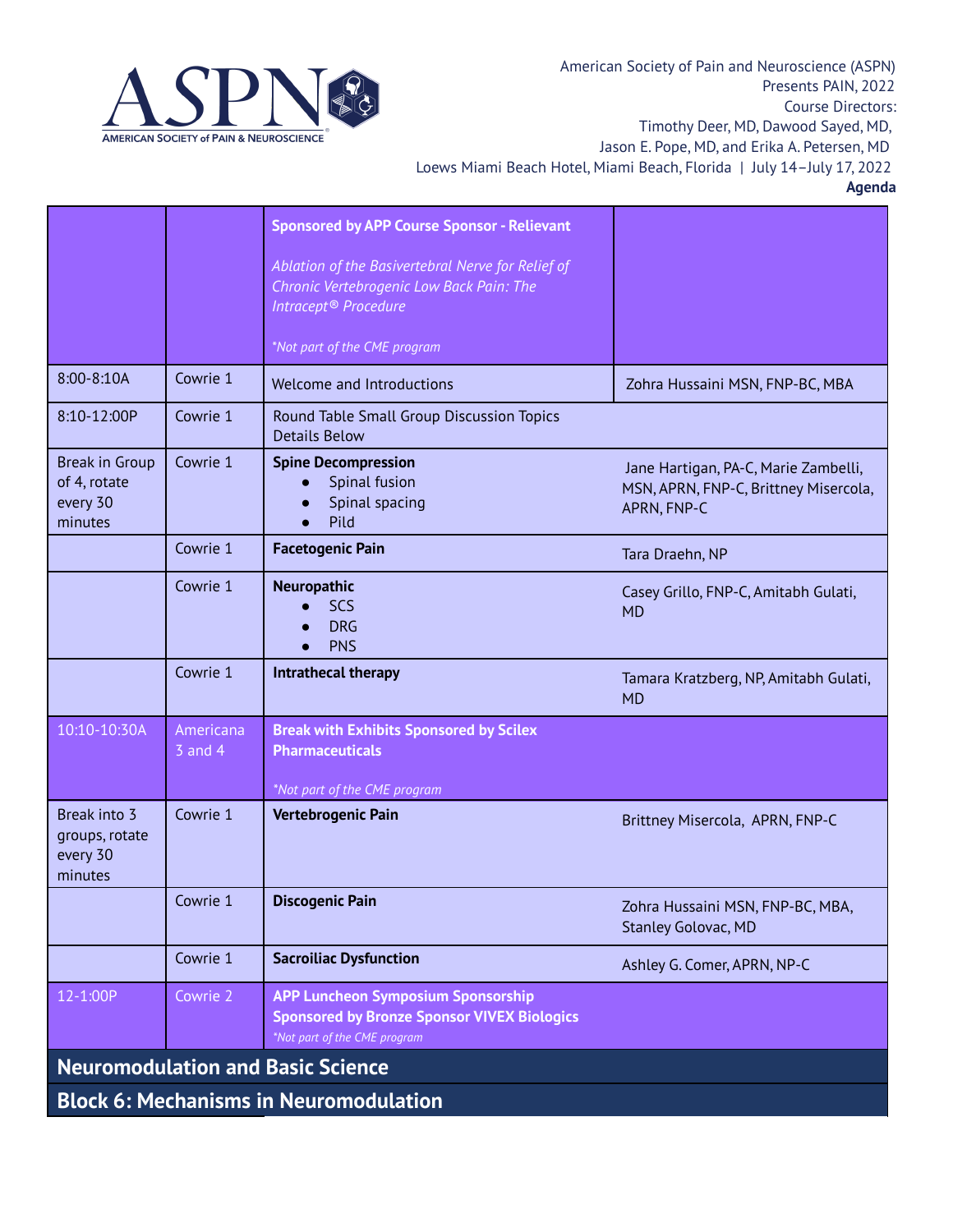

| 8:00A      | Americana<br>2                                                                                              | Welcome                                                                                                                                                                                                              | Jason E. Pope, MD, Erika A. Petersen,<br><b>MD</b>                                                                                                                                                                                                                                 |  |  |
|------------|-------------------------------------------------------------------------------------------------------------|----------------------------------------------------------------------------------------------------------------------------------------------------------------------------------------------------------------------|------------------------------------------------------------------------------------------------------------------------------------------------------------------------------------------------------------------------------------------------------------------------------------|--|--|
| 8:00-8:07A | Americana<br>2                                                                                              | Abstract Presentation: Long term Outcomes with<br>10kHz Spinal Cord Stimulation for treating<br>Non-surgical Refractory Back Pain: 18-month<br><b>Results from Multicenter RCT</b>                                   | Leonardo Kapural, MD, PhD                                                                                                                                                                                                                                                          |  |  |
| 8:07-8:14A | Americana<br>$\overline{2}$                                                                                 | Abstract Presentation: Optogenetic Dorsal Root<br>Ganglion Neuromodulation in Acute and Chronic<br>Pain Models                                                                                                       | Darryl Narcisse, MD                                                                                                                                                                                                                                                                |  |  |
| 8:14-8:21A | Americana<br>2                                                                                              | Abstract Presentation: Prospective 6-month Study<br>Outcomes of a Differential Target Multiplex SCS<br><b>Therapy Derivative</b>                                                                                     | Kasra Amirdelfan, MD                                                                                                                                                                                                                                                               |  |  |
| 8:21-8:40A | Americana<br>2                                                                                              | Panel: New Insights into Mechanisms of Action in<br>Spinal Cord Stimulation in the era of new<br>technology                                                                                                          | Moderated By: Jason E. Pope, MD, and<br>Mark N. Malinowski, DO, FIPP<br>Panelists: Peter S. Staats, MD, MBA,<br>Marshall Bedder MD FRCPC - Chief of<br>Pain Medicine Augusta VAMC, Kenneth<br>B. Chapman, MD, Maged Guirguis, MD,<br>Tory L. McJunkin, MD, Tammy Dann,<br>DO, MPH  |  |  |
| 8:40-9:00A | Americana<br>2                                                                                              | Panel: Optimizing Therapy Adoption and<br>Re-establishing Efficacy; Enhancing Outcomes<br>and Ensuring Durability                                                                                                    | Moderated By: Mehul J. Desai, MD,<br>MPH, and Tory L. McJunkin, MD<br>Panelists: Erika A. Petersen, MD, Scott<br>G. Pritzlaff, MD, CIPS, FIPP, Krishnan<br>Chakravarthy, MD, PhD, Marshall<br>Bedder MD FRCPC - Chief of Pain<br>Medicine Augusta VAMC, David W. Lee,<br><b>MD</b> |  |  |
|            | <b>Block 7: Neuromodulation of the Spine</b><br>Abstract Presenters Introduced by Myrdalis Diaz-Ramirez, MD |                                                                                                                                                                                                                      |                                                                                                                                                                                                                                                                                    |  |  |
| 9:00-9:07A | Americana<br>2                                                                                              | Abstract Presentation: European randomized<br>controlled trial to study the effects of differential<br>targeted multiplexed SCS for chronic back pain in<br>patients diagnosed with surgical refractory back<br>pain | Ricardo Vallejo, MD, PhD                                                                                                                                                                                                                                                           |  |  |
| 9:07-9:14A | Americana<br>2                                                                                              | Abstract Presentation: A Prospective, Multicenter<br><b>Evaluation of Novel Fast-Acting</b><br>Sub-Perception-Based Spinal Cord Stimulation for<br>Chronic Pain: FAST Study                                          | Jennifer Marie Lee, MD                                                                                                                                                                                                                                                             |  |  |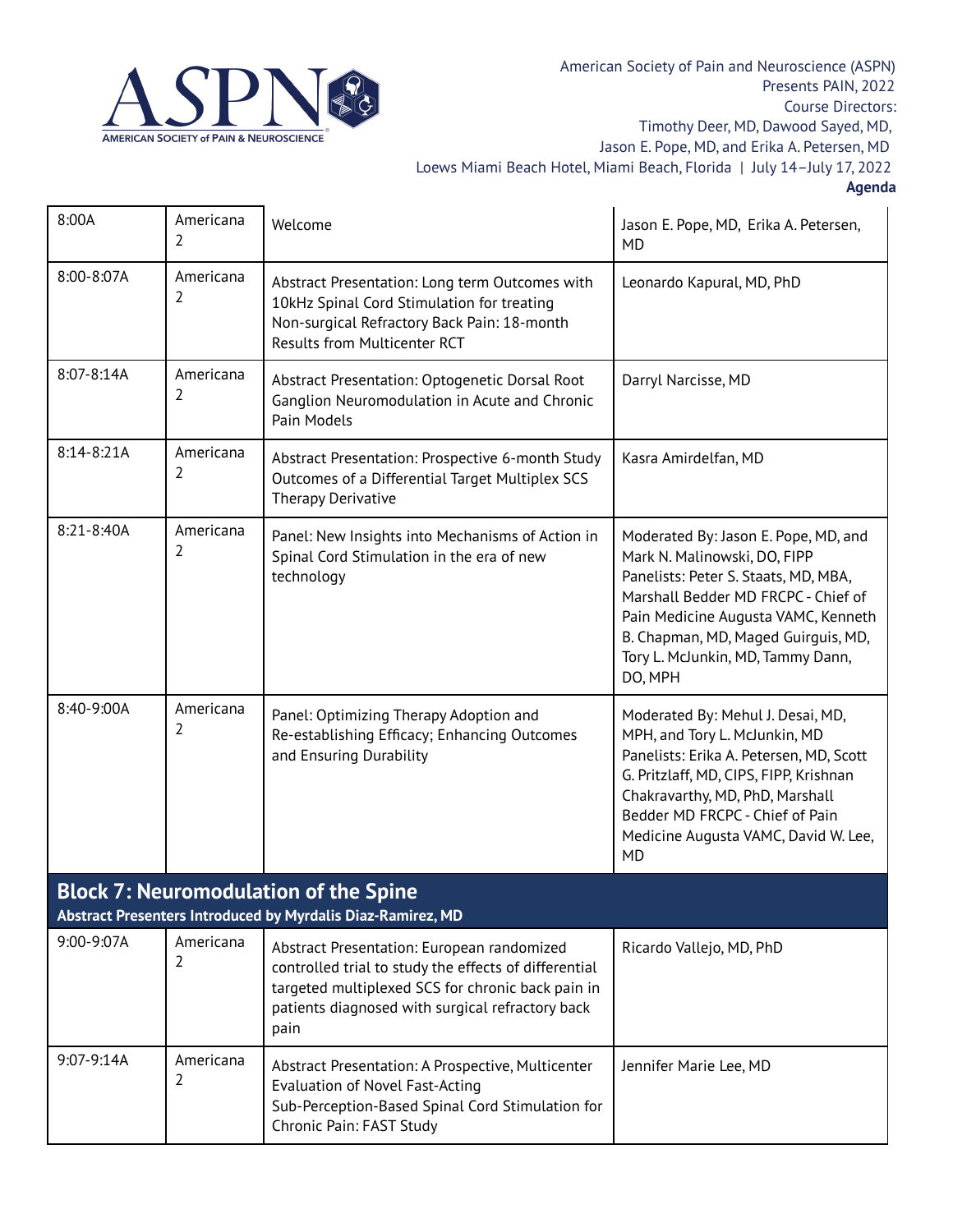

| 9:14-9:21A                       | Americana<br>2   | Abstract Presentation: Earlier Intervention Yields<br>Better Results in Spinal Cord Stimulation Salvage<br>Therapy: Prospective 12-Month Follow Up from<br>the Prolong Study                     | Corey W. Hunter, MD, FIPP                                                                                                                                                                                                      |
|----------------------------------|------------------|--------------------------------------------------------------------------------------------------------------------------------------------------------------------------------------------------|--------------------------------------------------------------------------------------------------------------------------------------------------------------------------------------------------------------------------------|
| 9:21-9:28A                       | Americana<br>2   | Abstract Presentation: Cooled Radiofrequency<br>Ablation vs. Standard Medical Management for<br>Chronic Sacroiliac Joint Pain: A Multicenter,<br>Randomized Comparative-Effectiveness Study      | Steven P. Cohen, MD                                                                                                                                                                                                            |
| 9:28-9:35A                       | Americana<br>2   | Tentative - Late Breaking                                                                                                                                                                        |                                                                                                                                                                                                                                |
| 9:35-9:45A                       | Americana<br>2   | I-ASPN: Update on progress                                                                                                                                                                       | Reda M. Tolba, MD<br>Victor Silva, MD, Jesus Medina, MD                                                                                                                                                                        |
| 9:45-10:10A                      | Americana<br>2   | Panel: Discussing the Most Impactful SCS<br>Evidence in the last 24 Months                                                                                                                       | Moderated By: Timothy Deer, MD, and<br>Dawood Sayed, MD<br>Panelists: Michael A. Fishman, MD,<br>MBA, Erika A. Petersen, MD, Robert<br>Levy, MD, PhD, Kiran V. Patel, MD,<br>Louis J. Raso, MD, PA , Jennifer Marie<br>Lee, MD |
| 10:10-10:40A                     | Americana<br>3&4 | Break with Exhibits and Abstract Poster Viewing<br>Sponsored by Scilex Pharmaceuticals<br>*Not part of the CME program                                                                           |                                                                                                                                                                                                                                |
| <b>Block 8: Young Innovators</b> |                  | Abstract Presenters Introduced by Sandy Christiansen, and Anthony Giuffrida, MD                                                                                                                  |                                                                                                                                                                                                                                |
| 10:40-10:47A                     | Americana<br>2   | Abstract Presentation: Evidence of durable<br>reduction in pain and sensory symptoms of<br>diabetic neuropathy with 10kHz spinal cord<br>stimulation: 24-month outcomes from an RCT              | Erika A. Petersen, MD                                                                                                                                                                                                          |
| 10:47-10:54A                     | Americana<br>2   | Abstract Presentation: Title: Comparison of<br>Calculated Pain Relief From Spinal Cord<br>Stimulator Implantation Based on Number of<br>Prior Lumbar Spine Surgeries: a Retrospective<br>Review. | Nathan DeTemple, BS                                                                                                                                                                                                            |
| 10:54-11:01A                     | Americana<br>2   | Abstract Presentation: The MOTION Study: 2-Year<br>Outcomes                                                                                                                                      | Timothy Deer, MD                                                                                                                                                                                                               |
| 11:01-11:21A                     | Americana<br>2   | Blurring of the Lines with Minimally Invasive<br>Treatments: Collaboration between<br>Interventionists and Surgeons                                                                              | Moderated by: Timothy Deer, MD, and<br>Dawood Sayed, MD<br>Panel: Jeffrey E. Arle, MD, PhD, FAANS,<br>Erika A. Petersen, MD, Steven M.                                                                                         |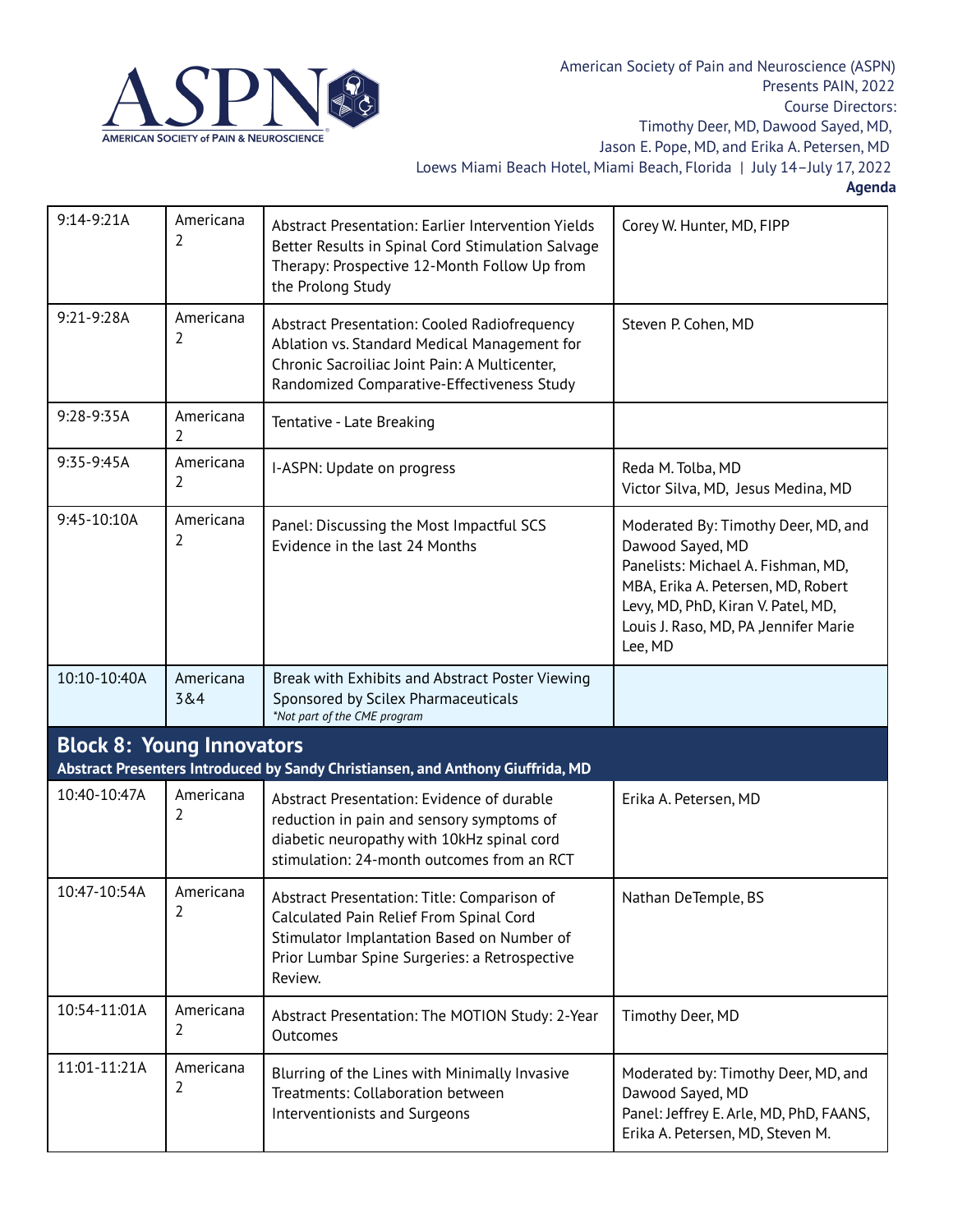

American Society of Pain and Neuroscience (ASPN) Presents PAIN, 2022 Course Directors: Timothy Deer, MD, Dawood Sayed, MD, Jason E. Pope, MD, and Erika A. Petersen, MD Loews Miami Beach Hotel, Miami Beach, Florida | July 14–July 17, 2022

|                                                                      |                  |                                                                                                                                                                                                                                    | Falowski, MD, Jordan Lee Tate, MD,<br>MPH, Pankaj Mehta, MD, Neel Mehta,<br>MD, James J. Yue, MD                                                                                                                                                                                    |  |  |
|----------------------------------------------------------------------|------------------|------------------------------------------------------------------------------------------------------------------------------------------------------------------------------------------------------------------------------------|-------------------------------------------------------------------------------------------------------------------------------------------------------------------------------------------------------------------------------------------------------------------------------------|--|--|
| 11:21-11:40A                                                         | Americana<br>2   | Young Innovators Panel                                                                                                                                                                                                             | Moderated By: Shravani Durbhakula,<br>MD, MPH, MBA, and Jay M. Shah, MD,<br><b>FAAPMR</b><br>Panelists: Ryan Budwany, MD, Priyanka<br>Ghosh, MD, Christopher M. Lam, MD,<br>Morad Nasseri, MD, Vwaire Orhurhu,<br>MD, MPH, Raj G. Patel, MD, Shawn<br>Puri, MD, Nasir Khatri, MD    |  |  |
| 11:40-12:00P                                                         | Americana<br>2   | Panel Discussion: The future of professional<br>education in pain management                                                                                                                                                       | Moderated By: Miles Day, MD, and<br>Shravani Durbhakula, MD, MPH, MBA<br>Panelists: Chong Kim, MD, Scott G.<br>Pritzlaff, MD, CIPS, FIPP, Neel Mehta,<br>MD, Ahmed Raslan, MD, Tolga Suvar,<br>MD, Reda M. Tolba, MD, Stephanie<br>Vanterpool, MD, MBA, Michael E.<br>Schatman, PhD |  |  |
| 12:00-1:00P                                                          | Poinciana<br>1&2 | <b>Luncheon Symposium Sponsored by Platinum</b><br><b>Sponsor Abbott</b><br>ADVANCEMENTS IN NEUROMODULATION<br><b>AND DIGITAL HEALTH</b><br>Sponsored symposia will NOT be part of the CME program, nor<br>eligible for CME credit | Timothy Deer, MD, David Dickerson,<br>MD, Denis G. Patterson, DO,<br>Jacqueline Weisbein, DO, Steven M.<br>Falowski, MD                                                                                                                                                             |  |  |
| 12:00-1:00P                                                          | Poinciana<br>3&4 | <b>Luncheon Symposium Sponsored by Diamond</b><br><b>Sponsor Stimwave</b><br>Sponsored symposia will NOT be part of the CME program, nor<br>eligible for CME credit                                                                |                                                                                                                                                                                                                                                                                     |  |  |
| <b>Block 9: Neuromodulation of the Periphery</b>                     |                  |                                                                                                                                                                                                                                    |                                                                                                                                                                                                                                                                                     |  |  |
| Abstract Presenters Introduced by Sean Li, MD, and Jennifer Dais, MD |                  |                                                                                                                                                                                                                                    |                                                                                                                                                                                                                                                                                     |  |  |
| 1:00-1:07P                                                           | Americana<br>2   | Abstract Presentation: Pain Relief in Patients<br>Undergoing a Commercial Spinal Cord<br>Stimulation Trial: Evaluation of In-Clinic Pain<br>Reports Versus Daily At-Home Pain Reports                                              | Leonardo Kapural, MD, PhD                                                                                                                                                                                                                                                           |  |  |
| 1:07-1:14P                                                           | Americana<br>2   | Abstract Presentation: Durability of Relief with<br>Percutaneous Medial Branch PNS                                                                                                                                                 | Christopher A. Gilmore, MD                                                                                                                                                                                                                                                          |  |  |
| 1:14-1:21P                                                           | Americana<br>2   | Late Breaking Abstract Presentation                                                                                                                                                                                                |                                                                                                                                                                                                                                                                                     |  |  |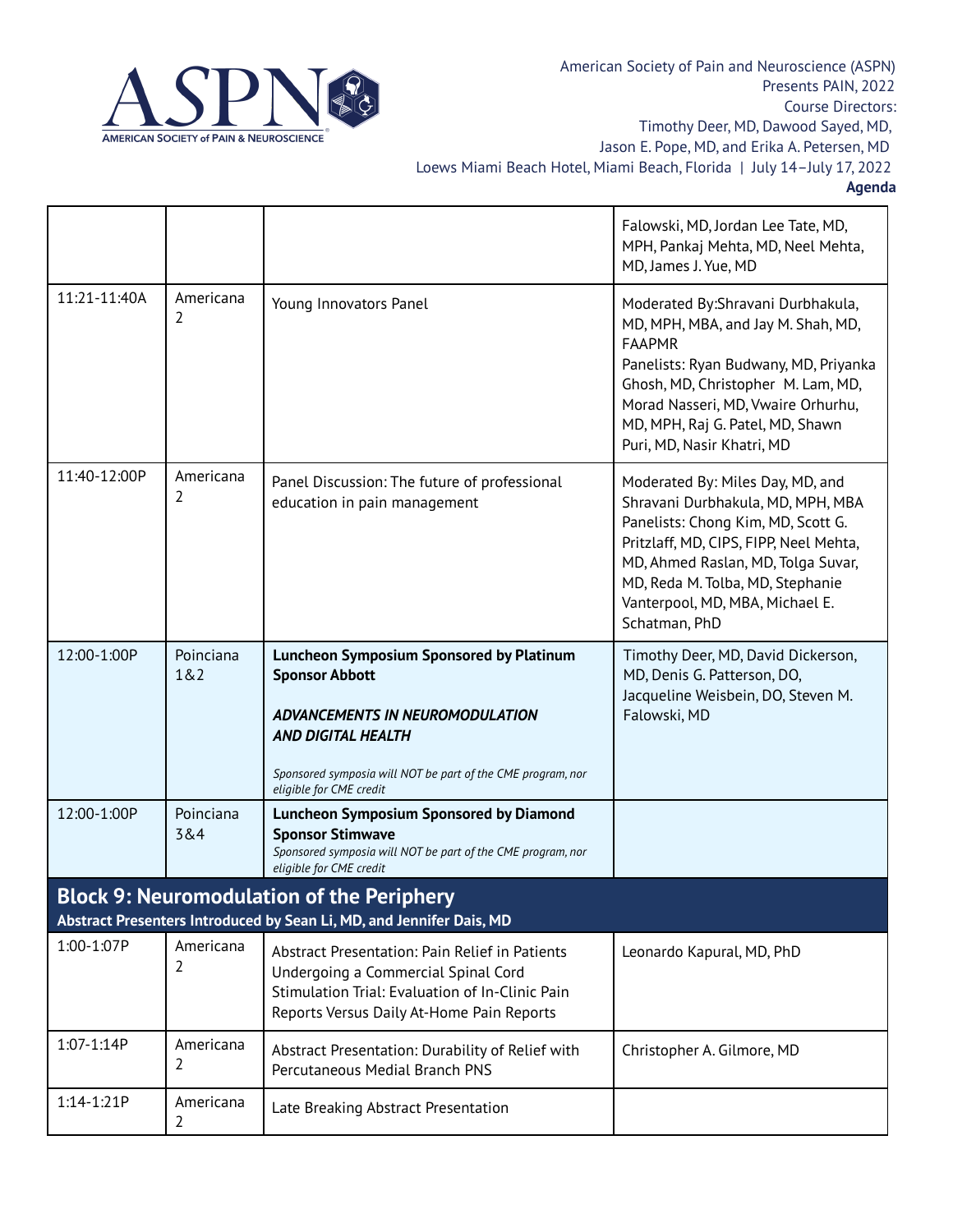

| 1:21-1:40P                                                                                                                             | Americana<br>2 | Panel: Evaluating Short-term vs Long Term<br>treatment for Long term PNS Outcomes: A<br>case-based roundtable | Moderated by: Mehul J. Desai, MD,<br>MPH, and Mark Malinowski, DO<br>Panel: Christopher A. Gilmore, MD,<br>Ramana Naidu, MD, Jennifer Hah, MD,<br>Christopher J. Gilligan, MD, Hesham<br>Elsharkawy, MD, MBA, Yashar<br>Eshraghi, MD, Jennifer Marie Lee, MD                    |
|----------------------------------------------------------------------------------------------------------------------------------------|----------------|---------------------------------------------------------------------------------------------------------------|---------------------------------------------------------------------------------------------------------------------------------------------------------------------------------------------------------------------------------------------------------------------------------|
| 1:40-2:00P                                                                                                                             | Americana<br>2 | Panel: Peripheral Nerve Stimulation for Lower<br>Back Pain: Targets, Techniques, and Evidence                 | Moderated By: Krishnan Chakravarthy,<br>MD, PhD, and David Dickerson, MD<br>Panelists: Christopher J. Gilligan, MD,<br>Corey W. Hunter, MD, FIPP, Meredith<br>Langhorst, MD, Scott G. Pritzlaff, MD,<br>CIPS, FIPP, David Reece, DO, Robert D.<br>Heros, MD, David W. Lee, MD   |
| 2:00-2:20P                                                                                                                             | Americana<br>2 | Panel: What are the best targets for Peripheral<br>Nerve Stimulation?                                         | Moderated By: Jordan Lee Tate, MD,<br>MPH, and Paul Lynch, MD<br>Panelists: Robert Levy, MD, PhD,<br>Alexios Carayannopoulos, DO, MPH,<br>DABPMR, Eric G. Cornidez, MD, MBA,<br>Maxim Eckmann, MD, Youssef<br>Josephson, DO, Konstantin Slavin, MD,<br><b>FAANS</b>             |
|                                                                                                                                        |                | <b>Block 10: Targeted Drug Delivery and Cancer Pain</b>                                                       |                                                                                                                                                                                                                                                                                 |
| 2:20-2:40P                                                                                                                             | Americana<br>2 | Panel: Intrathecal Drug Delivery: Strategies to<br>Improve Outcomes and Utilization                           | Moderators: Salim M. Hayek, MD, PhD,<br>and Stephanie Vanterpool, MD, MBA<br>Panel: Anjum Bux, MD, Jacqueline<br>Weisbein, DO, Hemant Kalia, MD,<br>MPH, Pooja R. Chopra, MD, Jennifer<br>Dais, MD, Michael Danko, MD, Tammy<br>Dann, DO, MPH, Sandy Christiansen,<br><b>MD</b> |
| 2:40-3:00P                                                                                                                             | Americana<br>2 | Panel: Neuromodulation in Cancer Pain<br>Management                                                           | Moderated by: Hemant Kalia, MD,<br>MPH, and Rudy Malayil, MD<br>Panel: Amitabh Gulati, MD, Mansoor<br>M. Aman, MD, Navdeep S. Jassal, MD,<br>Michael Danko, MD, Miles Day, MD, Ali<br>Nairizi, MD, Ali Valimahomed, MD,<br><b>FAAPMR</b>                                        |
| <b>Block 11: Ablative Therapies</b><br>Abstract Presenters Introduced by Rany T. Abdallah, MD, PhD, MBA, and Ashley Bailey-Classen, DO |                |                                                                                                               |                                                                                                                                                                                                                                                                                 |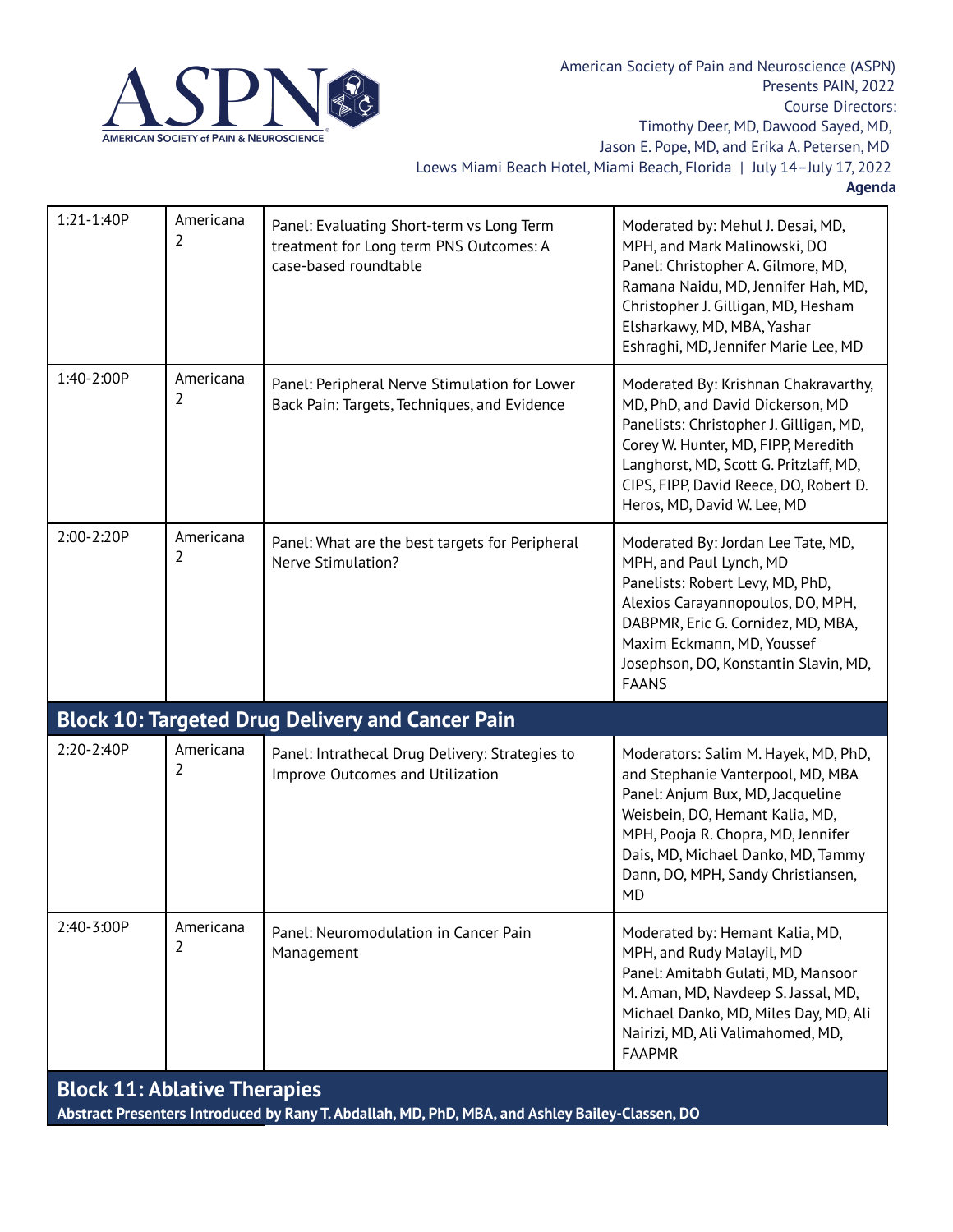

| 3:00-3:07P | Americana<br>2   | Abstract Presentation: Multiphase Spinal Cord<br>Stimulation Therapy in Patients With Chronic<br>Pain: Efficacy, Safety, and Patient Satisfaction<br>Outcomes From a Randomized Clinical Trial | Sean Li, MD                                                                                                                                                                                                                                                       |
|------------|------------------|------------------------------------------------------------------------------------------------------------------------------------------------------------------------------------------------|-------------------------------------------------------------------------------------------------------------------------------------------------------------------------------------------------------------------------------------------------------------------|
| 3:07-3:14P | Americana<br>2   | Abstract Presentation: Intraosseous Basivertebral<br>Nerve Ablation 3-Year Effectiveness and Safety<br>Results: A Pooled Cohort Study of Two Prospective<br><b>Clinical Trials</b>             | Douglas P. Beall, MD                                                                                                                                                                                                                                              |
| 3:14-3:30P | Americana<br>2   | Panel: Ablative Target for Anterior Column Low<br>Back Pain: Vertebral and Intradiscal Targets                                                                                                 | Moderated by: Douglas P. Beall, MD,<br>and Dan Bates (BSc.(HONS), B.Med,<br>FACSEP)<br>Panel: Leonardo Kapural, MD, PhD,<br>Anthony Giuffrida, MD, Mehul J. Desai,<br>MD, MPH, Natalie H. Strand, MD,<br>Pankaj Mehta, MD, Kiran V. Patel, MD,<br>Eric T. Lee, MD |
| 3:30-3:50P | Americana<br>2   | Panel: Applying Large Lesion ablation to clinical<br>practice                                                                                                                                  | Moderated by: Maxim Eckmann, MD,<br>and Jason C. Rosenberg, MD<br>Panel: Johnathan Goree, MD, Stanley<br>Golovac, MD, Mayank Gupta, MD, Rany<br>T. Abdallah, MD, PhD, MBA, Kenneth B.<br>Chapman, MD, Pooja R. Chopra, MD,<br>Steven P. Cohen, MD                 |
| 3:50-4:10P | Americana<br>3&4 | Break with Exhibits and Abstract Poster Viewing<br>*Not part of the CME program                                                                                                                |                                                                                                                                                                                                                                                                   |
|            |                  | <b>Block 12: New Therapeutics and Approaches to Pain</b>                                                                                                                                       |                                                                                                                                                                                                                                                                   |
| 4:10-4:30P | Americana<br>2   | Ketamine, medical marijuana, and low dose<br>naltrexone: New Options for Old drugs                                                                                                             | Moderators: Alaa Abd-Elsayed, MD,<br><b>MPH</b><br>Panel: Amol Soin, MD, Michael E.<br>Schatman, PhD, Sandy Christiansen,<br>MD, Yeshvant A. Navalgund, MD,<br>Shachi Patel, MD, Mansoor M. Aman,<br>MD                                                           |
| 4:30-4:50P | Americana<br>2   | Panel: Future Therapeutics for Pain                                                                                                                                                            | Moderators: Preet Patel MD, and<br>Timothy T. Davis, MD<br>Panel: Rick M. Paicius, MD, Kathleen<br>W. Meacham, MD, PhD, Harold<br>Cordner, MD, Yashar Eshraghi, MD,<br>George E. Girardi, MD, Morad Nasseri,<br>MD                                                |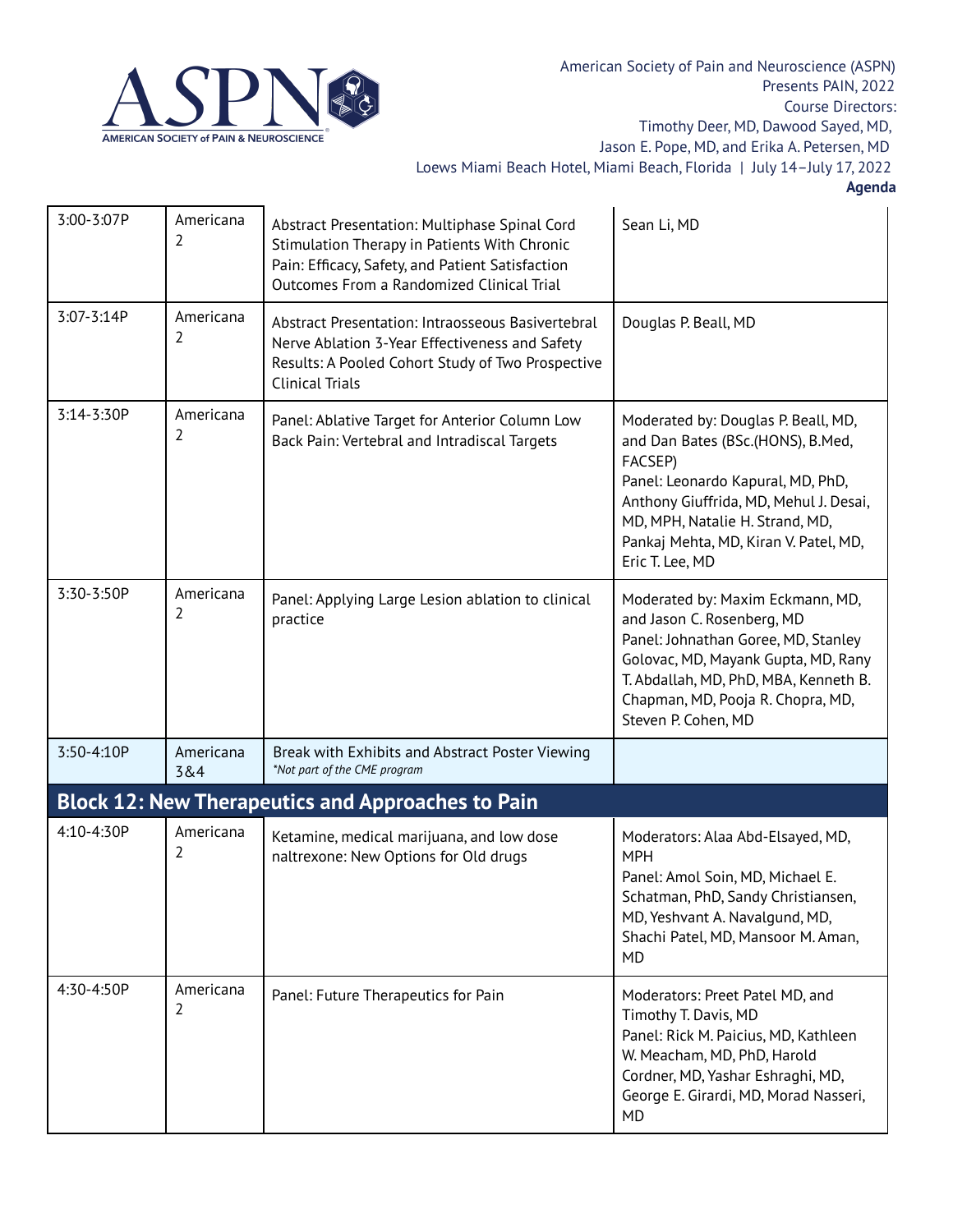

| 4:50-5:00P | Americana<br>2              | Abstract Awards and Closing Remarks                                                                                                                                                                                                                                                                                                                                                                                                                                                                                                                                                                                                                                                                                                                                                                  | Jason E. Pope, MD, and Kasra<br>Amirdelfan, MD                                                  |
|------------|-----------------------------|------------------------------------------------------------------------------------------------------------------------------------------------------------------------------------------------------------------------------------------------------------------------------------------------------------------------------------------------------------------------------------------------------------------------------------------------------------------------------------------------------------------------------------------------------------------------------------------------------------------------------------------------------------------------------------------------------------------------------------------------------------------------------------------------------|-------------------------------------------------------------------------------------------------|
| 5:00-6:00P | Preston's<br><b>Terrace</b> | <b>Cocktail Reception Sponsored by Gold Sponsor</b><br><b>Nalu Medical</b><br>*Not part of the CME program                                                                                                                                                                                                                                                                                                                                                                                                                                                                                                                                                                                                                                                                                           |                                                                                                 |
| 6:00-7:30P | Poinciana                   | <b>Faculty Dinner and Awards Symposium</b><br><b>Sponsored by Platinum Sponsor Abbott</b><br><b>ASPN AWARD PRESENTATIONS</b><br>Welcome - Timothy Deer, MD, Dawood Sayed,<br>MD, Jason Pope, MD and Erika Petersen, MD<br><b>Brief Discussion of Research Advancements and</b><br>the Future presented by Abbott<br><b>Awards</b>                                                                                                                                                                                                                                                                                                                                                                                                                                                                    | By Invitation Only                                                                              |
|            |                             | Lifetime Achievement Award presented by:<br>Timothy R. Deer, MD<br>Recipient: Marshall Bedder MD FRCPC - Chief of<br>Pain Medicine Augusta VAMC<br><b>Functional Neurosurgeon of the Year Award</b><br>presented by: Erika A. Petersen, MD, and Robert<br>Levy, MD, PhD<br>Recipient: Konstantin Slavin, MD<br><b>3rd Annual Lisa Stearns Legacy Diversity Award</b><br>presented by: Johnathan Goree, MD<br>Recipient: Michael Esposito, MD<br><b>Clinical Excellence Awards</b> presented by: Dawood<br>Sayed, MD<br>Recipients: Jackie Weisbein, DO and Sean Li, MD<br><b>Educator of the Year Awards</b> presented by: Erika A.<br>Petersen, MD<br>Recipients: Scott G. Pritzlaff, MD, CIPS, FIPP, and<br>Shravani Durbhakula, MD, MPH, MBA<br>Innovation and Patient Safety Award presented by: |                                                                                                 |
|            |                             | Jason E. Pope, MD<br>Recipient: Christopher J. Gilligan, MD<br><b>Chairman's Armed Forces Service Award</b> presented<br>by: Timothy Deer, MD<br>Recipient: David Reece, DO<br>Sponsored symposia will NOT be part of the CME program, nor<br>eligible for CME credit                                                                                                                                                                                                                                                                                                                                                                                                                                                                                                                                |                                                                                                 |
| 8:00-9:30P | Americana<br>Lawn           | <b>ASPN Miami HEAT - white tie Charity Reception</b><br>Sponsored by PainTEQ with DJ Doc<br>*Not part of the CME program                                                                                                                                                                                                                                                                                                                                                                                                                                                                                                                                                                                                                                                                             | Hosted by: Timothy Deer, MD,<br>Dawood Sayed, MD, Natalie Strand,<br>MD and Jackie Weisbein, DO |
|            |                             |                                                                                                                                                                                                                                                                                                                                                                                                                                                                                                                                                                                                                                                                                                                                                                                                      |                                                                                                 |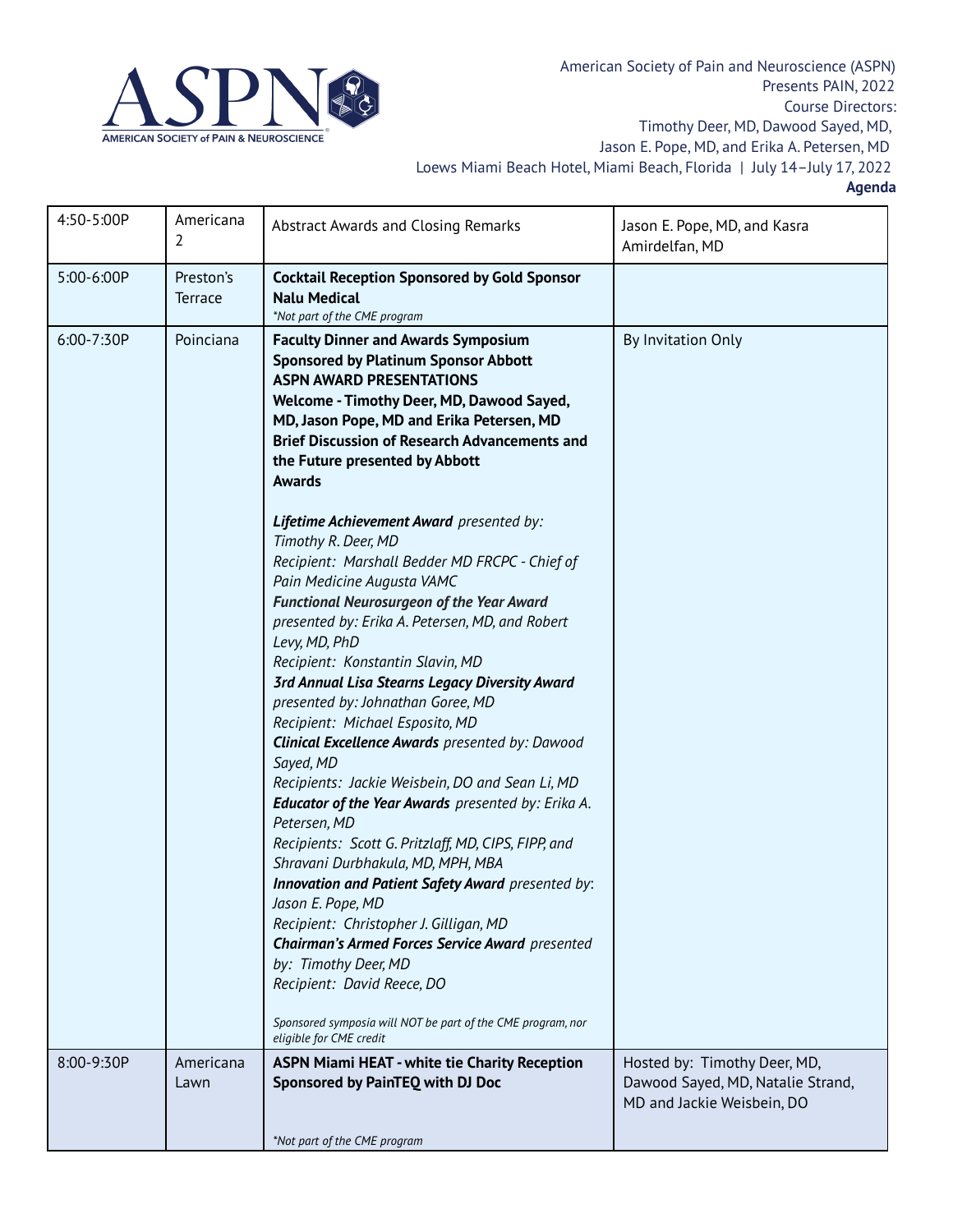

|--|

|  | all attendees invited - \$50 donation<br>requested |
|--|----------------------------------------------------|
|  |                                                    |

| <b>Sunday, July 17. 2022</b> |                   |                                                                                                                                                                                                                                                                                                                                                                                                                                                                                                                                |                                                                                                                                                                                                                                   |
|------------------------------|-------------------|--------------------------------------------------------------------------------------------------------------------------------------------------------------------------------------------------------------------------------------------------------------------------------------------------------------------------------------------------------------------------------------------------------------------------------------------------------------------------------------------------------------------------------|-----------------------------------------------------------------------------------------------------------------------------------------------------------------------------------------------------------------------------------|
| Time (EDT)                   | <b>Location</b>   | <b>Topic</b>                                                                                                                                                                                                                                                                                                                                                                                                                                                                                                                   | <b>Speakers</b>                                                                                                                                                                                                                   |
| 6:30-7:30A                   | Americana<br>Lawn | <b>ESSENTRICS ® Exercise Class</b>                                                                                                                                                                                                                                                                                                                                                                                                                                                                                             | Alane B. Costanzo, MD                                                                                                                                                                                                             |
| 8:30-9:00A                   |                   | Registration and Continental Breakfast: Must sign<br>in to obtain CME                                                                                                                                                                                                                                                                                                                                                                                                                                                          |                                                                                                                                                                                                                                   |
| Theme for the Day            |                   |                                                                                                                                                                                                                                                                                                                                                                                                                                                                                                                                |                                                                                                                                                                                                                                   |
|                              |                   | <b>Ultrasound, Practice Building and Cannabinoid for Chronic Pain Workshops</b>                                                                                                                                                                                                                                                                                                                                                                                                                                                |                                                                                                                                                                                                                                   |
| 9:00A                        |                   | Welcome Day 3                                                                                                                                                                                                                                                                                                                                                                                                                                                                                                                  | Timothy Deer, MD                                                                                                                                                                                                                  |
| 9:00-11:30A                  | Poinciana         | <b>Ultrasound Guidance for Pain</b>                                                                                                                                                                                                                                                                                                                                                                                                                                                                                            | Ali Valimahomed, MD - Chair<br>Amitabh Gulati, MD, Scott G. Pritzlaff,<br>MD, CIPS, FIPP, Jennifer Hah, MD,<br>Victor Silva, MD, Jesus Medina, MD,<br>Mansoor M. Aman, MD                                                         |
| 9:00-11:30A                  | Cowrie 1          | <b>Marketing and Growing Your Practice</b><br>Session 1: Marketing<br>Robust website<br>$\Omega$<br>Videos, articles, blog,<br>SCO<br>Paid ad campaigns and social<br>$\circ$<br>media<br>Other media<br>$\Omega$<br>TV, print, radio<br>Session 2: How to manage referral<br>relationships<br>Immediate communication with<br>$\circ$<br>referral sources (via phone call<br>or text)<br>Develop personal relationships<br>$\circ$<br>Work to obtain 100 provider cell<br>$\circ$<br>phone numbers in your first 12<br>months | Paul Lynch, MD - Chair<br>Mark Coleman, MD, Myrdalis<br>Diaz-Ramirez, MD, Vincent Galan, MD,<br>MBA, Annu Navani, MD, Ali Nairizi,<br>MD, Shachi Patel, MD , Jason C.<br>Rosenberg, MD, Anil K. Sharma, MD,<br>Dawn A. Sparks, DO |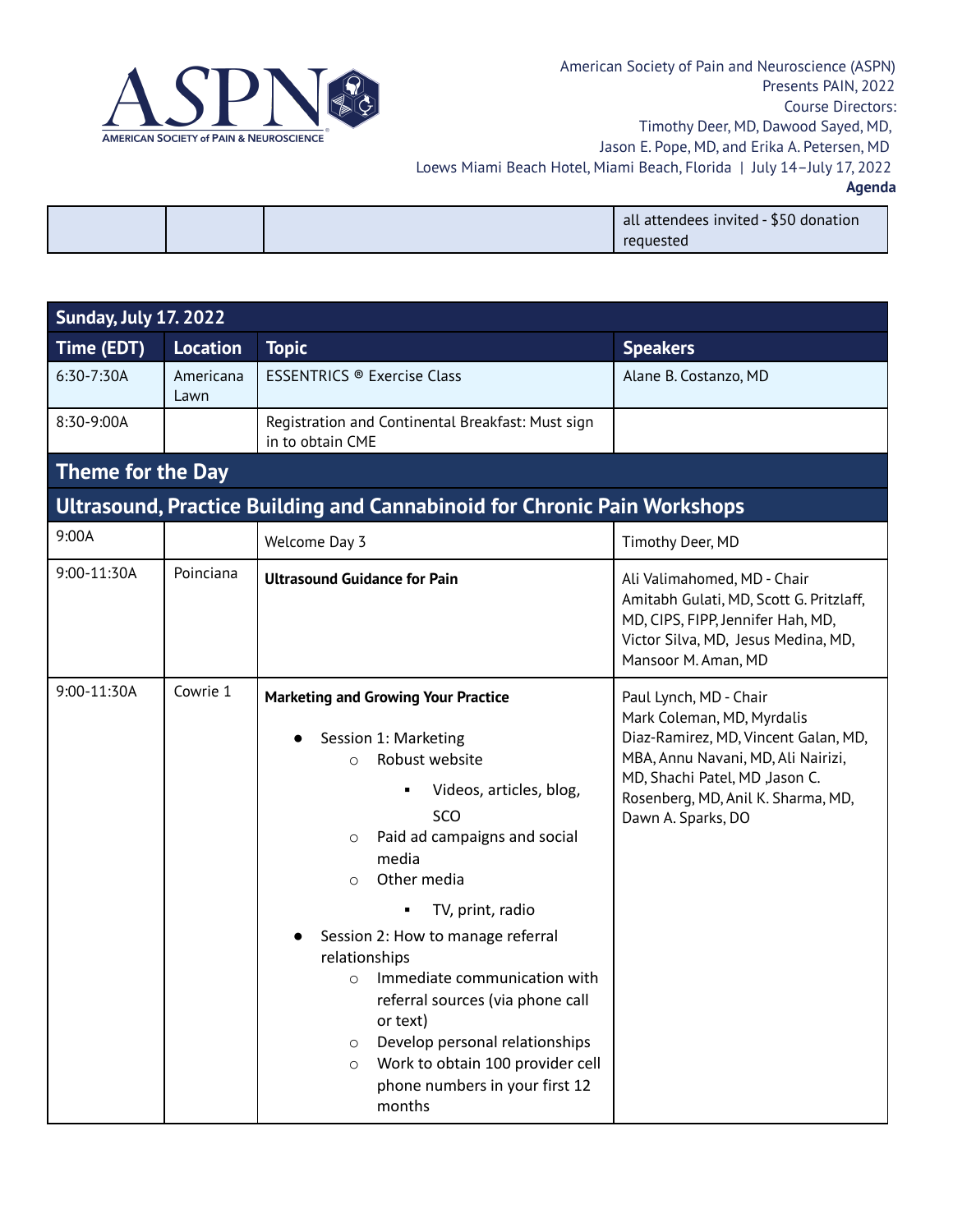

|                 |                  | Session 3: Leveraging your staff and<br>existing patients<br>Align goals and incentives for<br>$\circ$<br>staff<br>Employee referral contest<br>$\circ$<br>Refer a friend program<br>$\circ$<br>Leveraging EMR Data<br>$\circ$ |                                                                                                 |
|-----------------|------------------|--------------------------------------------------------------------------------------------------------------------------------------------------------------------------------------------------------------------------------|-------------------------------------------------------------------------------------------------|
| $9:00 - 11:30A$ | Cowrie 2         | <b>Cannabinoids for Chronic Pain and Ketamine</b><br>Inhaled whole plant cannabis for treating<br>chronic pain & promoting opioid<br>substitution                                                                              | Sue Sisley, MD - Scottsdale Research<br>Institute, Amol Soin, MD, Yeshvant A.<br>Navalgund, MD, |
| 10:00A          | Americana<br>3&4 | <b>Exhibitors Please Break Down Exhibits</b>                                                                                                                                                                                   |                                                                                                 |
| 11:30A          |                  | <b>Sessions Close</b>                                                                                                                                                                                                          |                                                                                                 |

## **Acknowledgements:**

#### *Thank you to the ASPN Scientific Review Committee* :

- Natalie H. Strand, MD
- Christopher M. Lam, MD
- Jonathan M. Hagedorn, MD
- Johnathan Goree, MD
- Morad Nasseri, MD
- Alaa Abd-Elsayed, MD, MPH
- David W. Lee, MD
- Karina Gritsenko, MD
- Ashley Bailey-Classen, DO
- Patrick Buchanan, MD

*Chairs:* Krishnan Chakravarthy, MD, PhD, and Kasra Amirdelfan, MD

#### *ASPN Annual Planning Committee:*

- Timothy Deer, MD
- Dawood Sayed, MD
- Mark N. Malinowski, DO
- Harry P. Sukumaran, MD
- Erika A. Petersen, MD